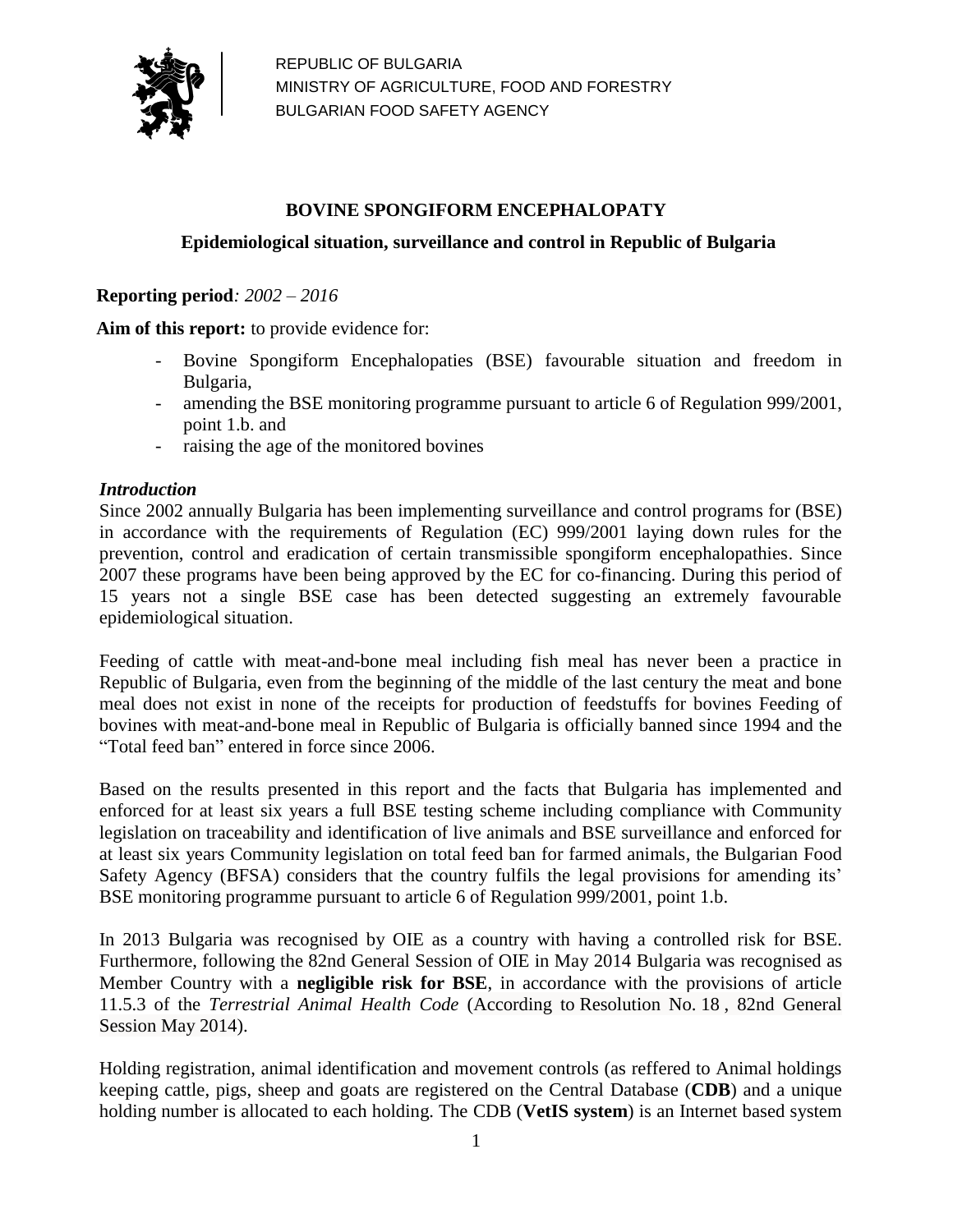

designed for multi-species functionality launched for the first time in 2002 as "Evrovet BG" system only for identification of bovine animals and from 2004 for swine identification. This central database has evolved over the years. Since 2006 the system has change your name to ., World vet" system and the identification of small ruminant (caprine and ovine animals) has started. Since 2009-10 the system has change your name to "VetIS" and the identification of dogs, equine animals and events related to animals has started. From 2012 the upgrade of the VetIS information system with a module for the control of Foot-and-Mouth disease (FMD) has been added.

The AHWFeC and "Information system" directorates of BFSA are responsible for overall management of the CDB. The system has available over the 650 GB principal database storage, the system support is 24/7 and regular system backups has been performed. In the CDB data is available and used by 3,500 users, including authorized private veterinarians (**APV**), veterinarians performing official controls on holdings, slaughterhouses, collection centers, laboratories and representatives of some structures from the state administrations. The owners of the animals and holdings provide all tagging and events information to the authorized private veterinarians has entered the datas in to the system. Every user have a unique account with high security level password and the training has been performed. The national system of identification and registration of animals requires identification of all species by an individual number. The owners and APV (in some cases) are responsible for tagging and registering the animals and providing monthly data to the OMVs (official state veterinarians) who enter it into the CDB. Large ruminants shall be identified until the 20th day of their birth but in any cases identification is performed before the animals leave the animal holding of origin according to Regulation 1760/2000 (EC). Passport issuing has performed until the 20th day,too. Ear tags contain the following information: The abbreviation of CA (BFSA), the code of the Republic of Bulgaria "BG", 2 digit code (Producer/retailer of official identification tools), and 6-digit unique identification serial number.

The system for animal movement control is based on animal health movement certificates issued by the APV responsible for the farm and in any case from Official Vets. All holdings are required to keep holding registers and each change to the herd is entered in a record book.

## **1. BSE surveillance during the period 2002-2016**

BSE has never occurred on the territory of Bulgaria. On table 1 are presented the results from the BSE surveillance in the country since 2002 by years *(in accordance with point 7.1 of Part I of Chapter A of Annex III to the Regulation (EC) № 999/2001)*. Table 2 presents age distribution of cattle tested in 2016 in the frame of BSE monitoring.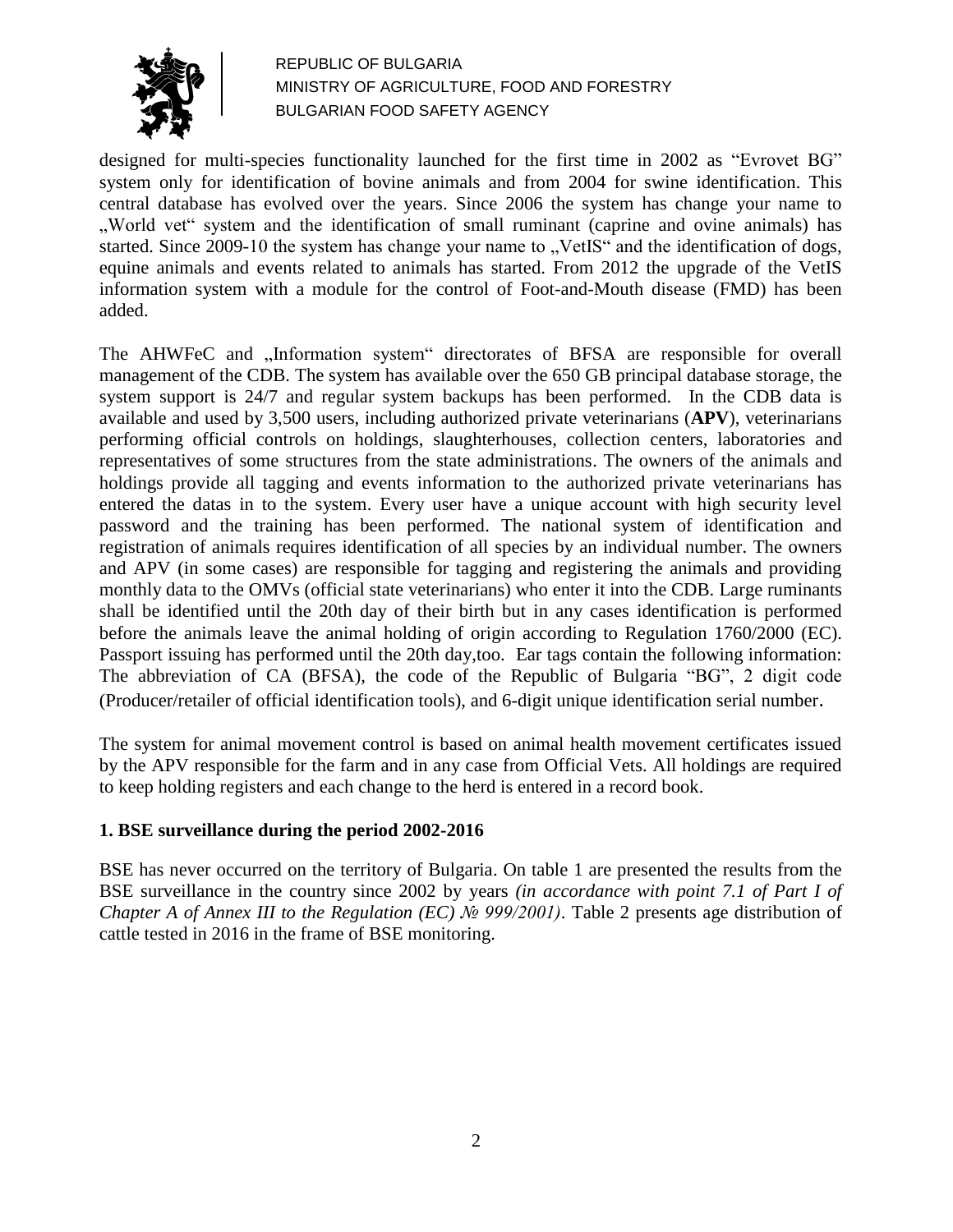

**Table 1.** BSE surveillance in Bulgaria during *2002 – 2016*

|                                                            | Year                   | 2002             | 2003             | 2004             | 2005             | 2006           | 2007           | 2008             | 2009             | 2010             | 2011           | 2012             | 2013             | 2014             | 2015             | 2016             |
|------------------------------------------------------------|------------------------|------------------|------------------|------------------|------------------|----------------|----------------|------------------|------------------|------------------|----------------|------------------|------------------|------------------|------------------|------------------|
| slaughtered<br>>30months<br>Healthy                        | Cattle<br>tested, n    | 1621             | 9019             | 7875             | 8338             | 7515           | 14212          | 12900            | 9720             | 10586            | 11124          | 15985            | 17972            | 13304            | 14024            | 18546            |
|                                                            | Negative               | 1621             | 9019             | 7875             | 8338             | 7515           | 14212          | 12900            | 9720             | 10586            | 11124          | 15985            | 17972            | 13 304           | 14024            | 18546            |
|                                                            | Positive               | $\mathbf{0}$     | $\boldsymbol{0}$ | $\overline{0}$   | $\overline{0}$   | $\overline{0}$ | $\overline{0}$ | $\overline{0}$   | $\overline{0}$   | $\mathbf{0}$     | $\overline{0}$ | $\mathbf{0}$     | $\mathbf{0}$     | $\overline{0}$   | $\theta$         | $\boldsymbol{0}$ |
|                                                            | Cattle<br>tested, n    | 37               | 380              | 433              | 1470             | 2228           | 3073           | 2857             | 3009             | 2818             | 1889           | 3764             | 1000             | 1198             | 1243             | 1788             |
| slaughtered<br>>24months<br>Emergency                      | Negative               | 37               | 380              | 433              | 1470             | 2228           | 3073           | 2857             | 3009             | 2818             | 1889           | 3764             | 1000             | 1198             | 1243             | $\boldsymbol{0}$ |
|                                                            | Positive               | $\Omega$         | $\mathbf{0}$     | $\Omega$         | $\Omega$         | $\Omega$       | $\Omega$       | $\overline{0}$   | $\boldsymbol{0}$ | $\Omega$         | $\Omega$       | $\Omega$         | $\Omega$         | $\overline{0}$   | $\overline{0}$   | $\Omega$         |
| <b>Fallen</b> stock<br>>24months                           | Cattle<br>tested, n    | 11               | 129              | 124              | 660              | 933            | 1321           | 1724             | 1230             | 1107             | 950            | 1014             | 774              | 527              | 823              | 524              |
|                                                            | Negative               | 11               | 129              | 124              | 660              | 933            | 1321           | 1724             | 1230             | 1107             | 950            | 1014             | 774              | 527              | 823              | 524              |
|                                                            | Positive               | $\boldsymbol{0}$ | $\boldsymbol{0}$ | $\boldsymbol{0}$ | $\boldsymbol{0}$ | $\theta$       | $\overline{0}$ | $\boldsymbol{0}$ | $\boldsymbol{0}$ | $\boldsymbol{0}$ | $\overline{0}$ | $\boldsymbol{0}$ | $\Omega$         | $\boldsymbol{0}$ | $\theta$         | $\mathbf{0}$     |
| Animals with<br>ante-mortem<br>clinical signs<br>>24months | Cattle<br>tested, n    | $\mathbf{0}$     | $\boldsymbol{0}$ | $\Omega$         | $\overline{0}$   | $\overline{0}$ | $\mathbf{0}$   | 19               | $\overline{2}$   | 40               | 9              | $\overline{7}$   | 3                | 17               | $\overline{4}$   | $\boldsymbol{0}$ |
|                                                            | Negative               | $\Omega$         | $\boldsymbol{0}$ | $\Omega$         | $\Omega$         | $\Omega$       | $\Omega$       | 19               | $\overline{c}$   | 40               | 9              | $\overline{7}$   | $\overline{3}$   | 17               | 4                | $\Omega$         |
|                                                            | Positive               | $\Omega$         | $\boldsymbol{0}$ | $\Omega$         | $\Omega$         | $\theta$       | $\overline{0}$ | $\overline{0}$   | $\boldsymbol{0}$ | $\boldsymbol{0}$ | $\Omega$       | $\theta$         | $\theta$         | $\overline{0}$   | $\boldsymbol{0}$ | $\Omega$         |
| examination<br>laboratory<br>subject of                    | Cattle<br>tested, n    | $\boldsymbol{0}$ | $\boldsymbol{0}$ | $\Omega$         | $\overline{0}$   | $\overline{0}$ | $\overline{0}$ | $\overline{0}$   | 6                |                  | $\overline{0}$ | $\mathbf{0}$     | $\mathbf{0}$     | $\overline{0}$   | $\theta$         | $\overline{0}$   |
| <b>Suspects</b>                                            | Negative               | $\Omega$         | $\Omega$         | $\Omega$         | $\Omega$         | $\Omega$       | $\overline{0}$ | $\boldsymbol{0}$ | 6                |                  | $\Omega$       | $\boldsymbol{0}$ | $\boldsymbol{0}$ | $\overline{0}$   | $\overline{0}$   | $\boldsymbol{0}$ |
|                                                            | Positive               | $\Omega$         | $\Omega$         | $\Omega$         | $\Omega$         | $\theta$       | $\Omega$       | $\overline{0}$   | $\boldsymbol{0}$ | $\boldsymbol{0}$ | $\Omega$       | $\boldsymbol{0}$ | $\theta$         | $\boldsymbol{0}$ | $\boldsymbol{0}$ | $\Omega$         |
|                                                            | <b>Total number of</b> | 1669             | 9528             | 8432             | 10 468           | 10 676         | 18606          | 17500            | 13 967           | 14 5 52          | 13 972         | 20 770           | 19 749           | 15046            | 16094            | 20858            |
| animal tested                                              |                        |                  |                  |                  |                  |                |                |                  | 211 887          |                  |                |                  |                  |                  |                  |                  |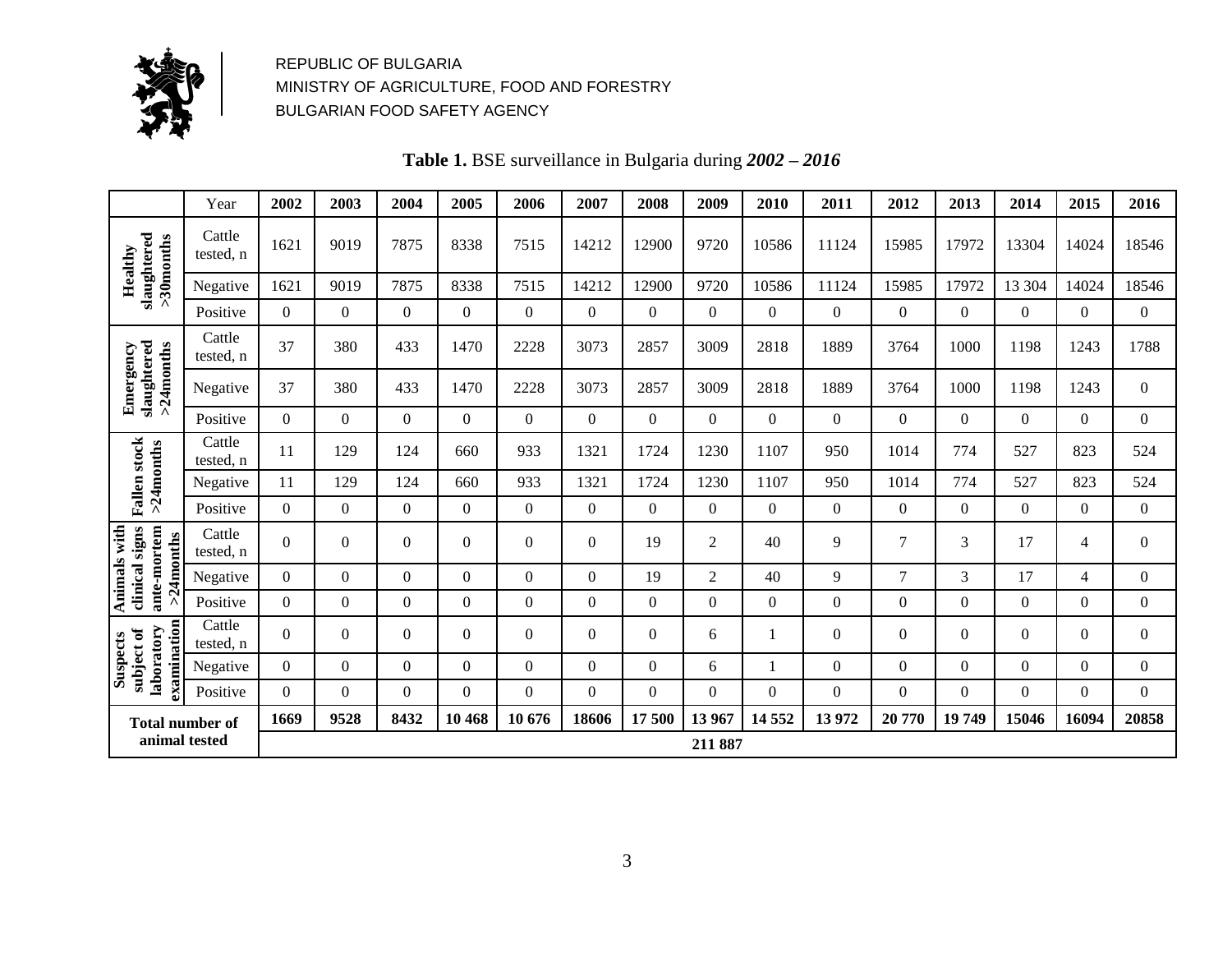

# **Table 2.** Age distribution of cattle tested in 2016 in the frame of BSE monitoring

|                | <b>Clinical</b><br>signs at<br>AM | <b>Emergency</b><br>slaughter | <b>Eradication</b><br><b>Measures</b> | <b>Fallen</b><br><b>stock</b> | <b>Healthy</b><br>slaughtered<br>animals | <b>Suspects</b><br>subject to<br>laboratory<br>examination | Total          |
|----------------|-----------------------------------|-------------------------------|---------------------------------------|-------------------------------|------------------------------------------|------------------------------------------------------------|----------------|
| < 24           | $\overline{\phantom{0}}$          | $\blacksquare$                |                                       |                               | ÷,                                       |                                                            |                |
| 24-29          | $\overline{a}$                    | 104                           |                                       | 183                           | $\overline{a}$                           |                                                            | 287            |
| 30-35          | $\overline{a}$                    | 238                           |                                       | 40                            | 4057                                     |                                                            | 4335           |
| 36-47          | $\overline{\phantom{0}}$          | 164                           |                                       | 53                            | 2366                                     |                                                            | 2583           |
| 48-59          | $\overline{a}$                    | 162                           |                                       | 53                            | 2176                                     |                                                            | 2391           |
| 60-71          | $\overline{a}$                    | 135                           |                                       | 40                            | 1871                                     |                                                            | 2046           |
| 72-83          | ÷,                                | 143                           |                                       | 34                            | 1447                                     |                                                            | 1624           |
| 84-95          | -                                 | 151                           |                                       | 26                            | 1380                                     |                                                            | 1557           |
| 96-107         | ÷,                                | 140                           |                                       | 19                            | 998                                      |                                                            | 1157           |
| 108-119        | $\overline{a}$                    | 133                           |                                       | 13                            | 877                                      |                                                            | 1023           |
| 120-131        | ÷,                                | 127                           |                                       | 20                            | 992                                      |                                                            | 1139           |
| 132-143        | $\overline{a}$                    | 81                            |                                       | 12                            | 712                                      |                                                            | 805            |
| 144-155        | $\overline{a}$                    | 78                            |                                       | 8                             | 512                                      |                                                            | 598            |
| >155           | $\overline{a}$                    | 132                           |                                       | 23                            | 1158                                     |                                                            | 1313           |
| $> 95$         | ÷,                                | $\overline{a}$                |                                       | $\overline{a}$                | $\overline{a}$                           |                                                            | $\overline{a}$ |
| <b>Unknown</b> | ÷,                                |                               |                                       | ÷,                            | $\overline{a}$                           |                                                            |                |
| <b>Total:</b>  |                                   | 1788                          |                                       | 524                           | 18546                                    |                                                            | 20858          |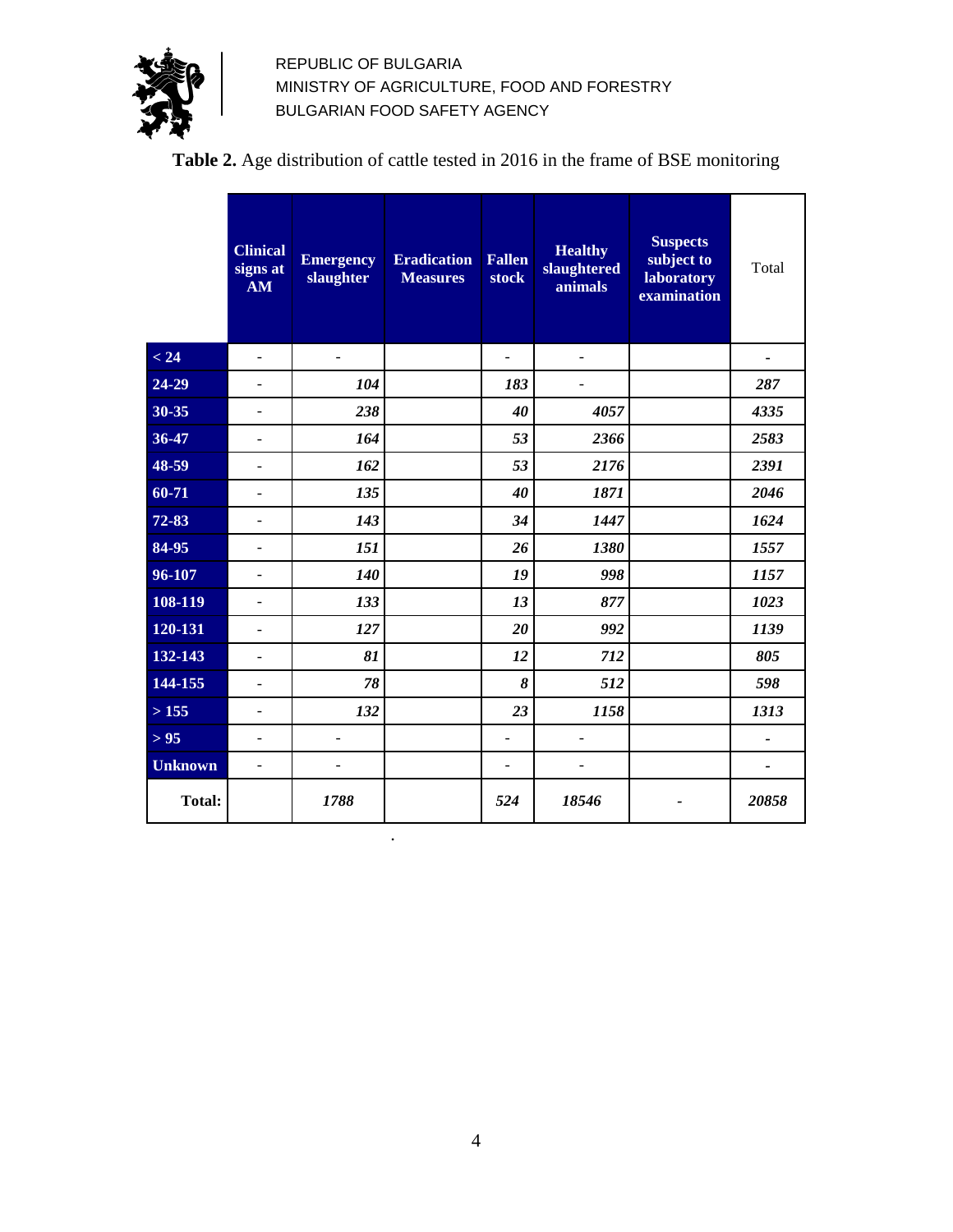

## **2**. **'Total Feed Ban' - implementation and control**

As mentioned above, feeding of cattle with meat-and-bone meal including fish meal has never been a practice in Republic of Bulgaria. During past 15 years there was no imported meat-andbone meal in the country, as all quantities fish meal imported in the country were tested for presence of prohibited animal proteins. In the past century and until the end of 2006, as well as since the accession of Bulgaria as Member state, no bovine animals or meat-and-bone feedstuffs were imported from the UK.

The 'Total Feed Ban' was entered into force in Bulgaria since the start of 2006 By Order No RD 09 - 5 of 03.01.2006 of the Minister of Agriculture and Forestry. Since then, feeding of all species of farm animals with processed animal proteins is banned and all quantities produced meat-andbone meal is directed for final incineration in cement plants.

In the time period 2006 - 2013 no quantities of animal products from ruminants, pigs and poultry was processed in the feed meals in the county. All quantities of animal products from ruminants, pigs and poultry are directed for disposal in the rendering plants.

Documentation on the audit findings in feed mills and feeds, related to the prohibition of the feeding to ruminants of meat-and-bone meal and greaves for the period 2004 – 2011 is presented in table 3.

| Year | <b>Number</b><br>of Feed<br>mill<br>inspected | <b>Total</b><br>number of<br>visual<br>inspections | Number of<br>plants in<br>with<br><b>infractions</b> | <b>Number</b><br>of<br>inspected<br><b>plants</b><br>with<br>sampling | <b>Number</b><br>of<br>samples<br>taken in<br>feed<br>mills | <b>Total</b><br>number<br>of plants<br>with<br>positive<br>results |
|------|-----------------------------------------------|----------------------------------------------------|------------------------------------------------------|-----------------------------------------------------------------------|-------------------------------------------------------------|--------------------------------------------------------------------|
| 2004 | 42                                            | 188                                                | $\theta$                                             | 183                                                                   | 261                                                         | $\Omega$                                                           |
| 2005 | 62                                            | 142                                                | $\theta$                                             | 142                                                                   | 392                                                         | $\theta$                                                           |
| 2006 | 40                                            | 142                                                | $\theta$                                             | 142                                                                   | 1 1 6 3                                                     | $\theta$                                                           |
| 2007 | 35                                            | 61                                                 | $\Omega$                                             | 56                                                                    | 1 0 4 5                                                     | $\theta$                                                           |
| 2008 | 282                                           | 348                                                | $\theta$                                             | 328                                                                   | 1 3 5 0                                                     | $\theta$                                                           |
| 2009 | 276                                           | 339                                                | $\theta$                                             | 318                                                                   | 1 1 1 9                                                     | $\theta$                                                           |
| 2010 | 285                                           | 376                                                | $\theta$                                             | 184                                                                   | 958                                                         | $\theta$                                                           |
| 2011 | 282                                           | 305                                                | $\theta$                                             | 167                                                                   | 812                                                         | 0                                                                  |

**Table. 3** Numbers of feed controls to detect eventual presence of banned animal proteins in feed mills for ruminants for the period 2004 – 2011

Documentation on the audit findings in feed mills and feeds in farms, related to the prohibition of the feeding to ruminants of meat-and-bone meal and greaves for the period  $2012 - 2016$  is presented in table 4.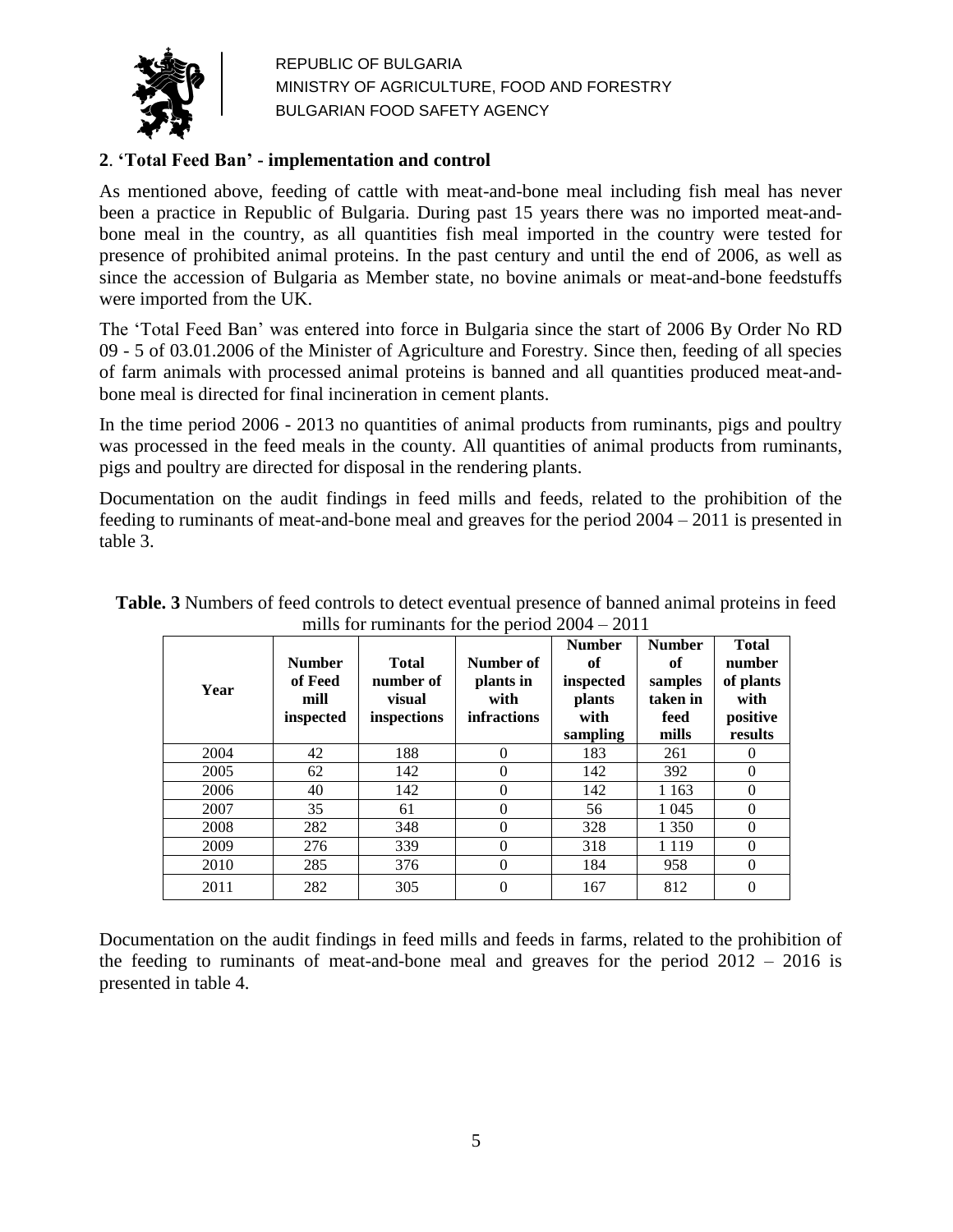

### **Table 4**. Numbers of feed controls to detect eventual presence of banned animal proteins in feed mills and in feed in farms for ruminants for the period 2012 – 2016

|      |                | Feed mills |                   | Farms          |            |                   |  |
|------|----------------|------------|-------------------|----------------|------------|-------------------|--|
| year | Inspections, n | Samples, n | Positive findings | Inspections, n | Samples, n | Positive findings |  |
| 2012 | 415            | 70         |                   | 640            | 250        |                   |  |
| 2013 | 353            |            |                   | 1998           | 214        |                   |  |
| 2014 | 129            | 62         |                   | 1306           | 118        |                   |  |
| 2015 | 203            |            |                   | 1490           | 180        |                   |  |
| 2016 | 276            | 78         |                   | 1340           | 158        |                   |  |

### **3. Disposal of fallen stock and animal by-products (ABP)**

The disposal of fallen stock and ABP in Bulgaria is carried out in two rendering plants – Shuman and Varna. The disposed fallen stock for 2004-2013 in presented in table 5. Table 6 presents the disposed fallen stock and ABP in kg for the same period.

|  | <b>Table 5:</b> Disposed of fallen stock in the rendering plants in Bulgaria, 2004-2016 |
|--|-----------------------------------------------------------------------------------------|
|--|-----------------------------------------------------------------------------------------|

| <b>Fallen</b><br>stock;<br>years | cattle | <b>Small</b><br>ruminants | Equine | pigs    | dogs,<br>cats,<br>other | <b>Poultry</b> | <b>Exotic</b><br>birds | <b>Exotic</b><br>animals | <b>Total N0 of</b><br>animals |
|----------------------------------|--------|---------------------------|--------|---------|-------------------------|----------------|------------------------|--------------------------|-------------------------------|
| $2004*$                          | 512    | 423                       | 88     | 16381   | 315                     | 567283         | $\Omega$               | 28                       | 585 030                       |
| 2005*                            | 467    | 428                       | 79     | 16985   | 1068                    | 519986         | 42                     | 129                      | 539 184                       |
| 2006                             | 1682   | 1891                      | 284    | 181036  | 12953                   | 119159         | 67                     | 15                       | 317 087                       |
| 2007                             | 2172   | 2702                      | 391    | 120406  | 18825                   | 2094168        | 81                     | 34                       | 2238 779                      |
| 2008                             | 4438   | 4801                      | 460    | 69762   | 9702                    | 1766565        | 1464                   | 66                       | 1857 258                      |
| 2009                             | 2427   | 3264                      | 375    | 95085   | 6692                    | 1721566        | $\Omega$               | 163                      | 1829 572                      |
| 2010                             | 3145   | 2774                      | 248    | 91 935  | 6867                    | 1812764        |                        | 73                       | 1917 807                      |
| 2011                             | 3327   | 3775                      | 245    | 103388  | 9940                    | 2884802        | 11                     | 187                      | 3005 675                      |
| 2012                             | 3420   | 4737                      | 208    | 97237   | 9684                    | 3815847        | 1196                   | 204                      | 3932 533                      |
| 2013                             | 2756   | 2936                      | 226    | 98309   | 7341                    | 3550932        | 135                    | 155                      | 3662790                       |
| 2014                             | 3552   | 30961                     | 229    | 98876   | 11244                   | 2899374        | 74                     | 403                      | 3044713                       |
| 2015                             | 5098   | 8660                      | 383    | 121244  | 19416                   | 4088003        | 349                    | 3620                     | 4246 773                      |
| 2016                             | 2517   | 1338                      | 144    | 101635  | 7587                    | 2690360        | 21108                  | 290                      | 2824979                       |
| <b>Total</b>                     | 35513  | 68690                     | 3360   | 1212279 | 121634                  | 28530809       | 24528                  | 5367                     | 30002180                      |

\*Data on disposal of fallen stock in 2004-2005 is presented only from the rendering plant in Shumen.